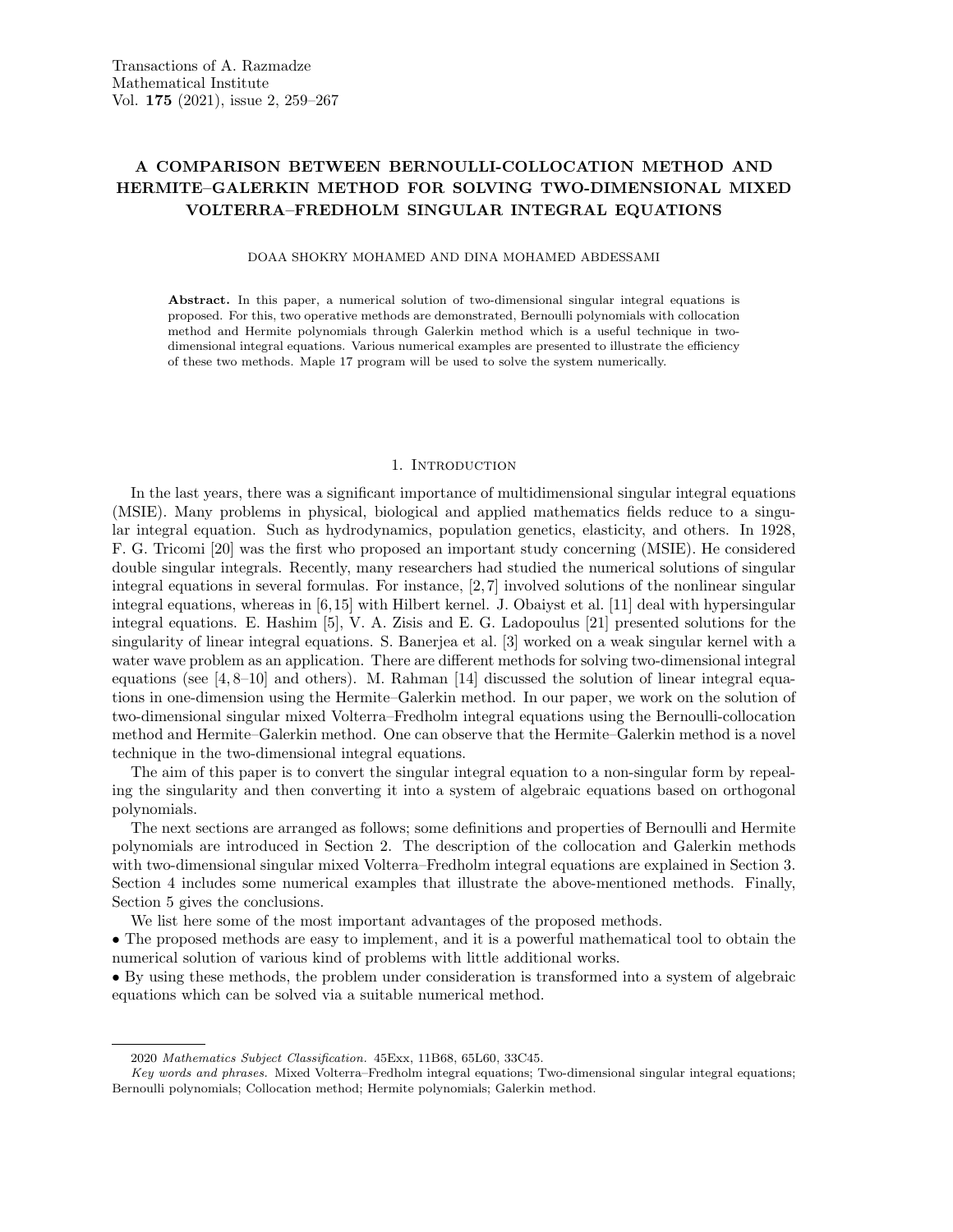#### 2. Some Definitions and Properties

2.1. Bernoulli Polynomials. In many topics of mathematics, Bernoulli polynomials have a vital role, e.g., in the theory of numbers [13] and in complex differential equations [19].

The Bernoulli polynomials are expressed by the formula [19]

$$
B_n(x) = \sum_{k=0}^{n} \binom{n}{k} x^{n-k} B_k,
$$
\n(2.1)

where  $\binom{n}{k} = \frac{n!}{k! (n-k)!}$  and  $B_n(x)$  is the Bernoulli polynomial of  $n^{th}$  degree.

In a special case, if  $x = 0$  in (2.1), then  $B_n(0) = B_n$  are called Bernoulli numbers, and  $B_0 = 1$ . The Bernoulli numbers can be calculated as follows:

$$
\sum_{k=0}^{n} {n+1 \choose k} B_k(x) = (1-n) x^n , \quad n = 0, 1, 2, \dots
$$

The first few Bernoulli polynomials are

$$
B_0(x) = 1, \quad B_1(x) = x - \frac{1}{2}, \quad B_2(x) = x^2 - x + \frac{1}{6}, \quad B_3(x) = x^3 - \frac{3}{2}x^2 + \frac{1}{2}x,
$$

$$
B_4(x) = x^4 - 2x^3 + x^2 - \frac{1}{30}, \quad B_5(x) = x^5 - \frac{5}{2}x^4 + \frac{5}{3}x^3 - \frac{1}{6}x,
$$

$$
B_6(x) = x^6 - 3x^5 + \frac{5}{2}x^4 + \frac{1}{2}x^2 - \frac{1}{42}.
$$

2.2. Hermite Polynomials [12]. The differential equation  $y'' - 2xy' + 2\lambda y = 0$  has polynomial solutions called Hermite polynomials which were introduced for the first time by Pierre–Simon Laplace in 1810. Charles Hermite defined the multidimensional polynomials. Hermite polynomials are a mutually orthogonal function with weight functions, which can be determined easily by using the Rodrigues formula

$$
H_n(x) = (-1)^n e^{x^2} \frac{d^n}{dx^n} (e^{-x^2}), \quad n = 0, 1, 2, \dots.
$$

The first few Hermite polynomials are

$$
H_0(x) = 1, \quad H_1(x) = 2x, \quad H_2(x) = 4x^2 - 2, \quad H_3(x) = 8x^3 - 12x, \quad H_4(x) = 16x^4 - 48x^2 + 12,
$$
  

$$
H_5(x) = 32x^5 - 160x^3 + 120x, \quad H_6(x) = 64x^6 - 480x^4 + 720x^2 - 120.
$$

Hermite polynomials have the generating function

$$
w(x,t) = e^{2xt - x^2} = \sum_{n=0}^{\infty} \frac{H_n(x)}{n!} t^n, \quad |t| < \infty.
$$

### 3. The Description of Methods

We are concerned with solving the two-dimensional singular mixed Volterra–Fredholm integral equations which have the form

$$
u(x,t) = f(x,t) + \int_{c}^{t} \int_{a}^{b} (t-z)^{\alpha-1} \phi(x,y) \ u(y,z) dy dz,
$$
 (3.1)

where  $0 < \alpha < 1$  and  $(x, t) \in [a, b] \times [c, d]$ , where  $u(x, t)$  is an unknown function,  $f(x, t)$  is a given function defined on  $[a, b] \times [c, d]$  and  $k(x, t, y, z) = (t - z)^{\alpha - 1} \phi(x, y)$  is the singular kernel satisfying the discontinuity condition in the domain  $([a, b] \times [c, d])^2$ .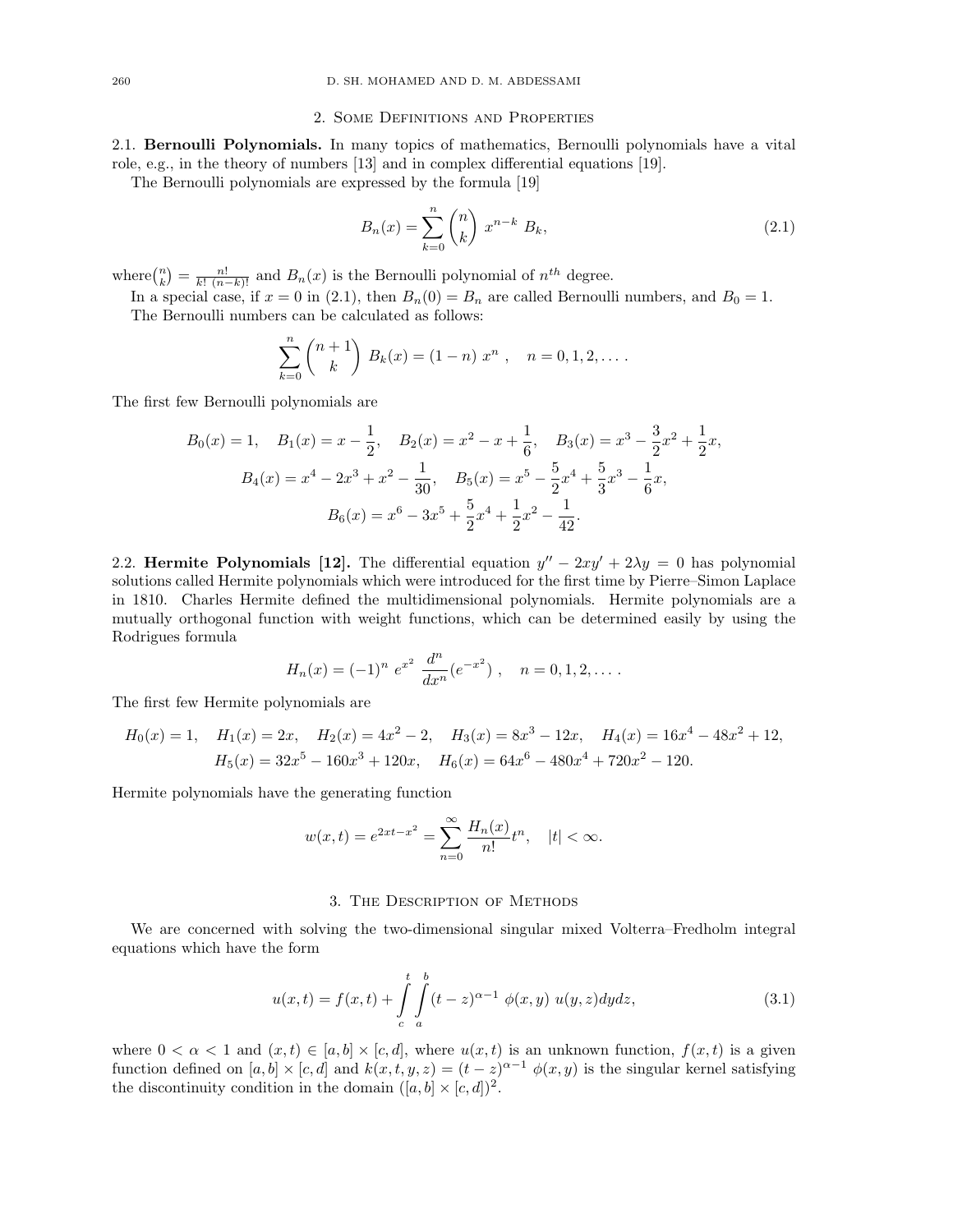3.1. Bernoulli-Collocation method [16,19]. This method is based on approximating the unknown function  $u(x, t)$  in (3.1) on the form

$$
u(x,t) = \sum_{i=0}^{\infty} \sum_{j=0}^{\infty} a_{ij} B_i(x) B_j(t),
$$
\n(3.2)

where  $B_i(x)$ ,  $B_j(t)$  are Bernoulli polynomials and  $a_{ij}$  are unknown coefficients to be determined in order to obtain the approximate solution, in the following steps:

Curtailing the infinite series (3.2), we get

$$
\tilde{u}(x,t) \simeq \sum_{i=0}^{N} \sum_{j=0}^{N} a_{ij} B_i(x) B_j(t),
$$
\n(3.3)

Substituting from  $(3.3)$  into  $(3.1)$  we get

$$
\sum_{i=0}^{N} \sum_{j=0}^{N} a_{ij} [B_i(x) B_j(t) - \int_{c}^{t} \int_{a}^{b} (t-z)^{\alpha-1} \phi(x, y) B_i(y) B_j(z) dy dz] = f(x, t).
$$
 (3.4)

Using the collocation points  $x_p$ ,  $t_q$  of Bernoulli polynomials given by

$$
x_p = a + \frac{b-a}{N}p \ , \quad t_q = c + \frac{d-c}{N}q, \tag{3.5}
$$

for  $p, q = 0, 1, 2, ..., N$  and  $x_p \in [a, b], t_q \in [c, d],$ equation (3.4) would be written as

$$
\sum_{i=0}^{N} \sum_{j=0}^{N} a_{ij} \left[ B_i(x_p) B_j(t_q) - \int_{c}^{t_q} \int_{a}^{b} (t_q - z)^{\alpha - 1} \phi(x_p, y) B_i(y) B_j(z) dy dz \right] = f(x_p, t_q), 0 < \alpha < 1.
$$
 (3.6)

Substituting collocation points (3.5) into (3.6), we get a system of algebraic equations which contains  $(N+1)^2$  of  $a_{ij}$  unknown coefficients. Solving this system to obtain  $a_{ij}$  values, we get an approximate solution  $\tilde{u}(x, t)$ .

The accuracy of this method is given by the formula (see [18])

$$
||u(x,t) - \tilde{u}(x,t)|| \leq \gamma \lambda C N (2\pi)^{-N},
$$

where

$$
\lambda = \max_{0 \le x \le b, c \le t \le d} |k(x, t, y, z)|,
$$

 $\lambda$  is a positive constant, independent of N, and a bound for the partial derivative of  $u(x, t)$ ,  $\gamma$  is a positive constant and C is the coefficient matrix.

3.2. The Hermite–Galerkin method. Assume that  $u(x, t)$  is an approximate solution of (3.1). We use Hermite polynomials through the Galerkin method which has the form

$$
\widetilde{u}(x,t) \simeq \sum_{i=0}^{N} \sum_{j=0}^{N} c_{i,j} H_i(x) H_j(t),
$$
\n(3.7)

where  $H_i(x)$ ,  $H_j(t)$  are Hermite polynomials and  $c_{i,j}$  are unknown Hermite coefficients to be determined in the following steps.

Substituting from  $(3.7)$  into  $(3.1)$ , we get

$$
\sum_{i=0}^{N} \sum_{j=0}^{N} c_{i,j} \left[ H_i(x) \ H_j(t) - \int_{c}^{t} \int_{a}^{b} (t-z)^{\alpha-1} \ \phi(x,y) \ H_i(y) \ H_j(z) dy dz \right] = f(x,t), \tag{3.8}
$$

where  $0 < \alpha < 1$ ,  $(x, t) \in [a, b] \times [c, d]$ .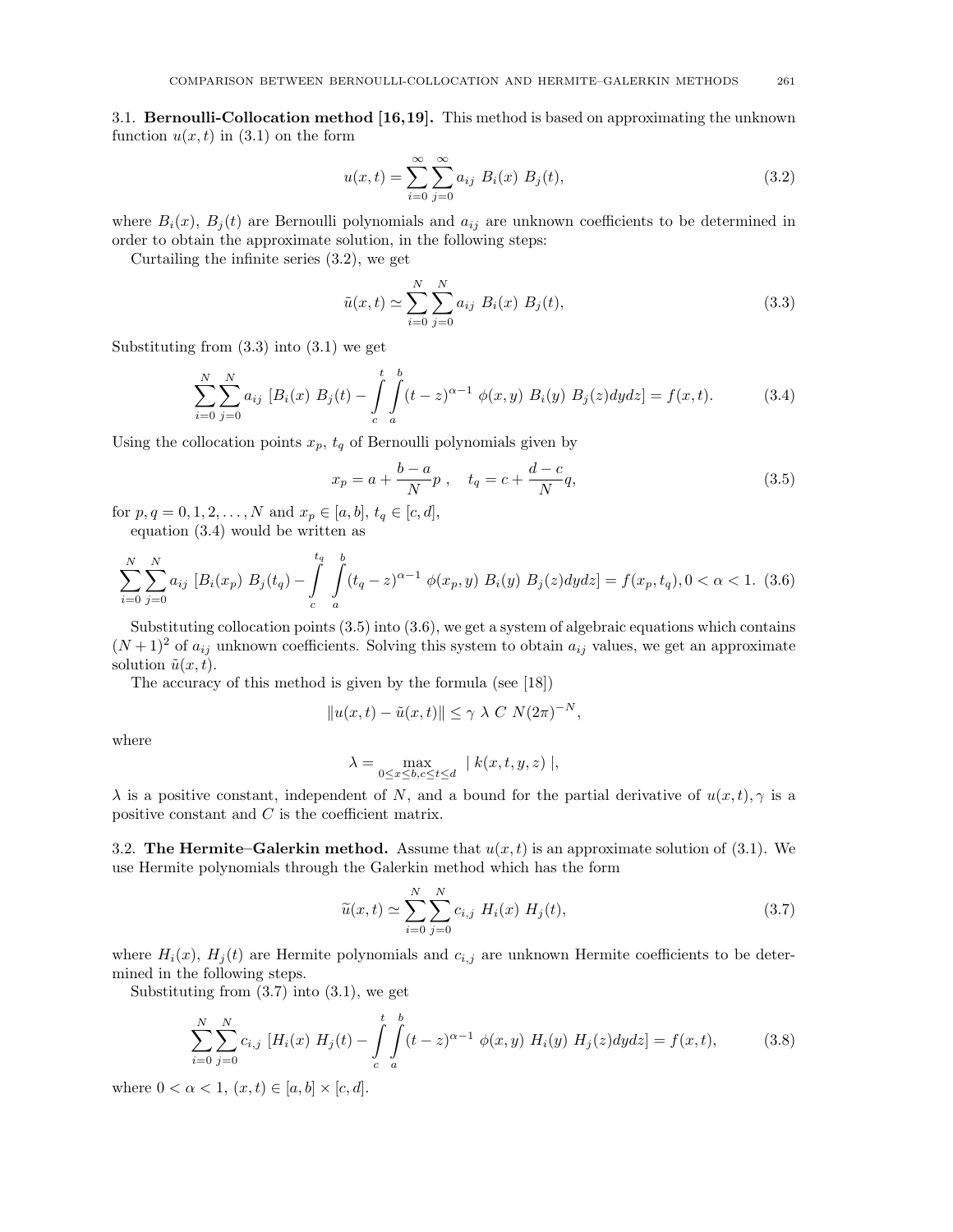Multiplying both sides in equation (3.8) by  $H_p(x)$   $H_q(t)$ , then integrate with respect to x and y from a to b and from c to d, respectively, such that p and  $q = 0, 1, 2, \ldots, N$ . Hence, equation (3.8) becomes of the form

$$
\sum_{i=0}^{N} \sum_{j=0}^{N} c_{i,j} \int_{c}^{d} \int_{a}^{b} G_{ij}(x,t) H_{p}(x) H_{q}(t) dx dt = F_{pq}, \qquad (3.9)
$$

where

$$
F_{pq} = \int\limits_c^d \int\limits_a^b f(x,t) H_p(x) H_q(t) dx dt,
$$
  

$$
G_{ij}(x,t) = H_i(x) H_j(t) - \int\limits_c^t \int\limits_a^b (t-z)^{\alpha-1} \phi(x,y) H_i(y) H_j(z) dy dz.
$$

Substituting  $p, q = 0, 1, \ldots, N$  into (3.9), we get a system of  $(N+1)^2$  non-singular algebraic equations. By solving this system, we get Hermite coefficients  $c_{i,j}$ .

The accuracy of this method depends on reducing the error using low-degree interpolation polynomials without increasing time of calculation (see [17]). The error function is expressed by the formula

$$
E(x,t) = |u(x,t) - \tilde{u}(x,t)|,
$$

 $E(x,t) = |u(x,t) - \tilde{u}(x,t)|,$ <br>for  $x_l \in [a, b]$  and  $t_m \in [c, d]$ , the error function can be written as follows:

$$
E(x_l, t_m) = |u(x_l, t_m) - \tilde{u}(x_l, t_m)| \approx 0,
$$

or  $E(x_l, t_m) \leq 10^{-k_i}$ ,  $(k_i)$  is a positive integer, if max $(10^{-k_i}) = 10^{-k}$ , k is a positive integer.

## 4. Numerical Examples

In this section some numerical examples of two-dimensional singular mixed Volterra–Fredholm integral equations are presented to illustrate the previous methods.

Example 1. Consider the singular VFIE [1]

$$
u(x,t) = x^2 t^2 - \frac{25}{156} t^{\frac{13}{5}} + \int\limits_0^t \int\limits_0^1 y^2 (t-z)^{-0.4} u(y,z) dy dz,
$$
 (4.1)

where  $x, t \in [0, 1]$  with the exact solution  $u(x,t) = x^2 t^2$ .

In Table 1, we give the absolute error of equation  $(4.1)$  by the Bernoulli-collocation  $(BC)$  and Hermite–Galerkin (HG) methods for different values of x, t and  $N = 2, 4, 6$  according to Section 3. Figures 1, 2, and 3 clarify the exact solution of (4.1), the absolute error for  $N = 6$  by BC and HG methods, respectively. Moreover, these methods are compared to the Toeplitz matrix method [1] that given for  $N = 40$ .

Example 2. Consider the singular VFIE [1]

$$
u(x,t) = x^2t^2 - \frac{125}{336}x^2t^{\frac{12}{5}} + \int\limits_0^t \int\limits_0^1 x^2 y(t-z)^{-0.6} u(y,z) dydz,
$$
 (4.2)

where  $x, t \in [0, 1]$  with the exact solution  $u(x, t) = x^2 t^2$ .

The absolute error of equation (4.2) for different values of x, t and  $N = 2, 4, 6$  by BC and HG methods are obtained in Table 2. We plot Figures 4 and 5 to show the absolute error with  $N = 6$ by our methods. Furthermore, these examples compared to Toeplitz matrix method [1] are solved for  ${\cal N}=60.$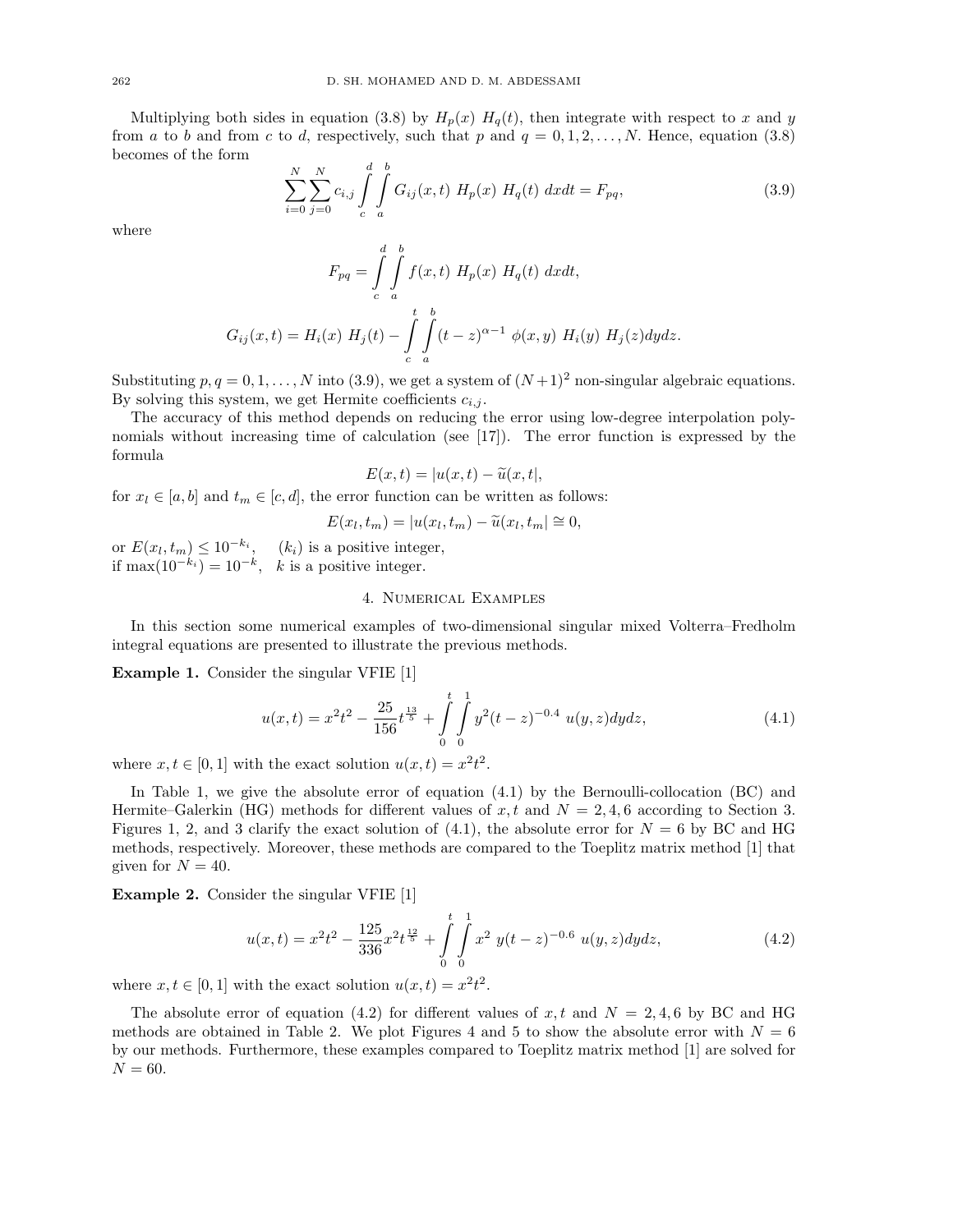

Figure 1. Exact solution of Examples 1 and 2.



FIGURE 2. Absolute error of Example 1,  $N = 6$  by BC method.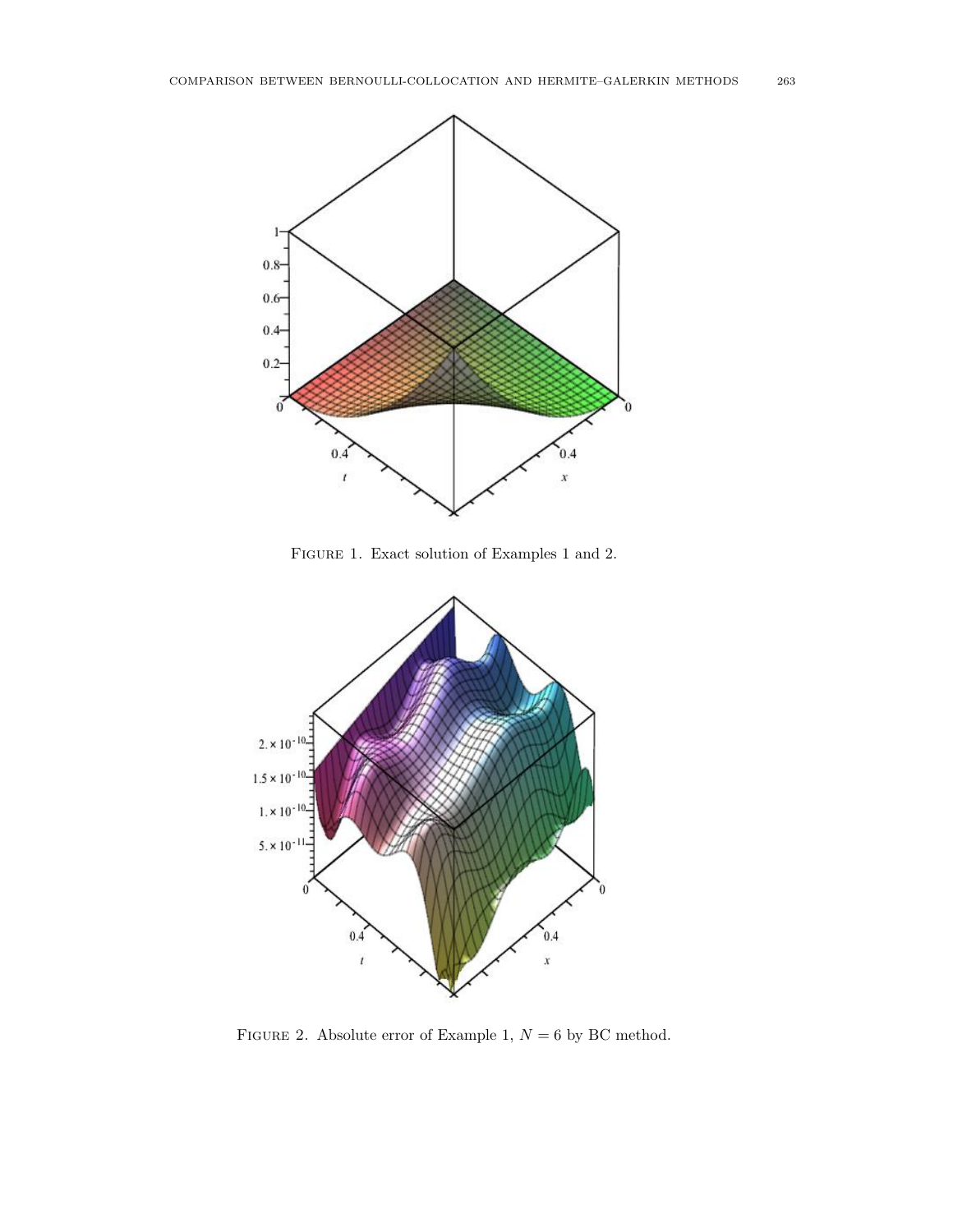

FIGURE 3. Absolute error of Example 1,  ${\cal N}=6$  by HG method.



FIGURE 4. Absolute error of Example 2,  ${\cal N}=6$  by BC method.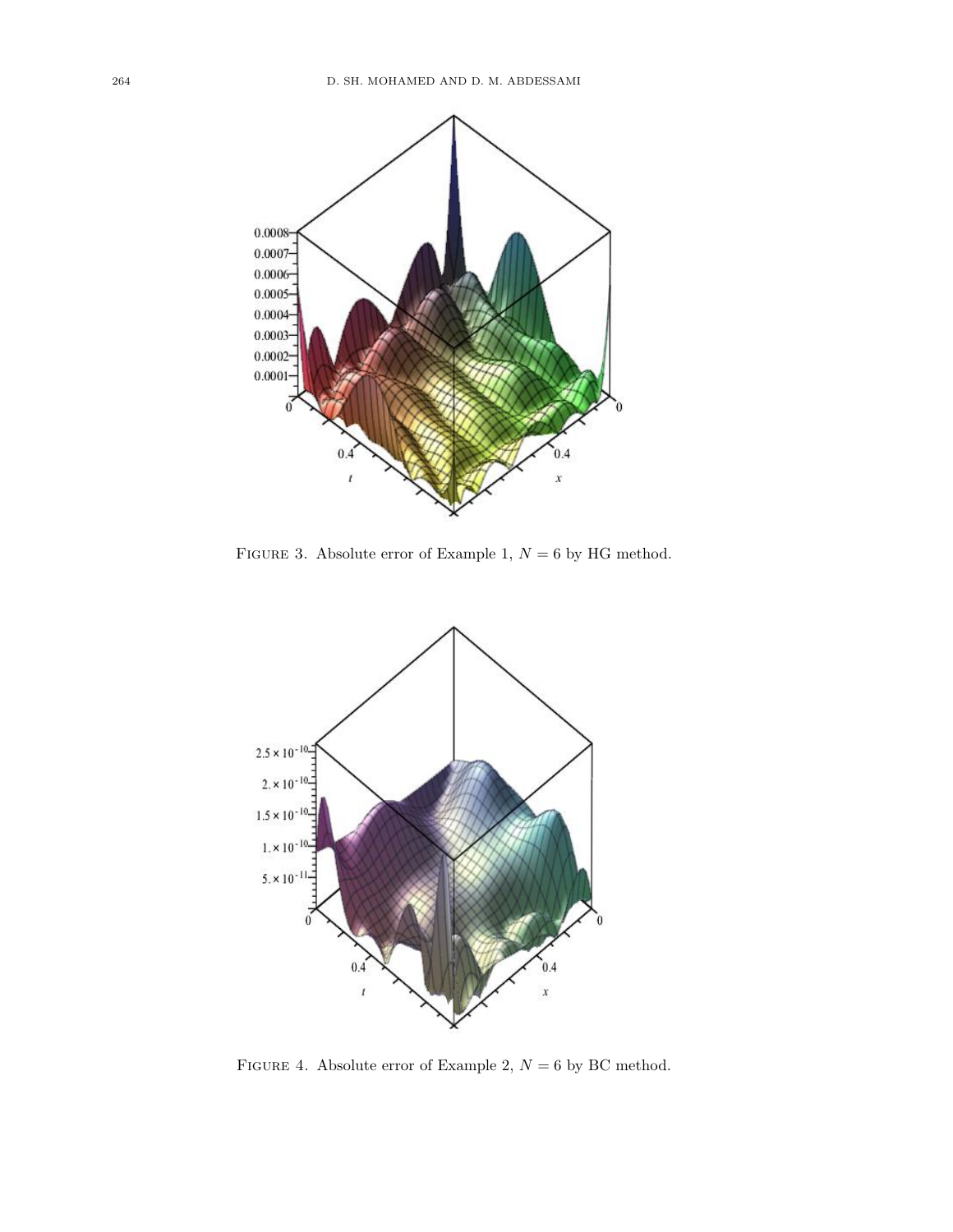

FIGURE 5. Absolute error of Example 2,  ${\cal N}=6$  by HG method.

|  | TABLE 1. Absolute Error of Example 1 by BC and HG methods for $N = 2, 4, 6$ . |  |  |  |  |  |  |  |  |
|--|-------------------------------------------------------------------------------|--|--|--|--|--|--|--|--|
|  |                                                                               |  |  |  |  |  |  |  |  |

|            |                       | $n=2$                                       |                         | $n = 4$                                                                                                                 | $n=6$                   |                         |  |  |
|------------|-----------------------|---------------------------------------------|-------------------------|-------------------------------------------------------------------------------------------------------------------------|-------------------------|-------------------------|--|--|
| (x, y)     |                       | BC method HG method BC method               |                         | HG method                                                                                                               | BC method               | HG method               |  |  |
| (0,0)      | $1.2 \times 10^{-10}$ | $1.15 \times 10^{-8}$ $1.0 \times 10^{-10}$ |                         | $8.6399 \times 10^{-6}$ $1 \times 10^{-10}$                                                                             |                         | $3.1208 \times 10^{-5}$ |  |  |
| (0.1, 0.1) | $1.2 \times 10^{-10}$ | $3.6077 \times 10^{-9}$                     | $6.970 \times 10^{-11}$ | $6.7453 \times 10^{-7}$ $3.294 \times 10^{-11}$                                                                         |                         | $2.9815 \times 10^{-7}$ |  |  |
| (0.2, 0.2) | $1.2 \times 10^{-10}$ | $4.545 \times 10^{-10}$                     | $8.882 \times 10^{-11}$ | $1.8246 \times 10^{-6}$                                                                                                 | $1.255 \times 10^{-10}$ | $2.2109 \times 10^{-6}$ |  |  |
| (0.3, 0.3) | $1.2 \times 10^{-10}$ | $7.659 \times 10^{-12}$                     | $1.388\times10^{-10}$   | $1.8611 \times 10^{-7}$ $1.774 \times 10^{-10}$                                                                         |                         | $1.1138 \times 10^{-5}$ |  |  |
| (0.4, 0.4) | $1.2 \times 10^{-10}$ | $7.046 \times 10^{-10}$                     | $2.048 \times 10^{-10}$ | $5.9285 \times 10^{-7}$ $2.531 \times 10^{-10}$                                                                         |                         | $9.7149 \times 10^{-6}$ |  |  |
| (0.5, 0.5) | $1.2 \times 10^{-10}$ | $1.4533 \times 10^{-9}$                     | $2.702 \times 10^{-10}$ | $1.6656 \times 10^{-6}$                                                                                                 | $3.322 \times 10^{-10}$ | $1.8397 \times 10^{-6}$ |  |  |
| (0.6, 0.6) | $1.2 \times 10^{-10}$ | $1.6322 \times 10^{-9}$                     | $3.480 \times 10^{-10}$ | $8.6798 \times 10^{-7}$                                                                                                 | $4.016 \times 10^{-10}$ | $5.3769 \times 10^{-6}$ |  |  |
| (0.7, 0.7) | $1.2 \times 10^{-10}$ | $1.0899 \times 10^{-9}$                     | $4.788 \times 10^{-10}$ | $6.5042 \times 10^{-8}$                                                                                                 | $5.385\times10^{-10}$   | $1.6465 \times 10^{-5}$ |  |  |
| (0.8, 0.8) | $1.2 \times 10^{-10}$ | $1.455 \times 10^{-10}$                     | $6.838 \times 10^{-10}$ | $1.2693 \times 10^{-6}$                                                                                                 | $8.329 \times 10^{-10}$ | $1.0652 \times 10^{-5}$ |  |  |
| (0.9, 0.9) | $1.2 \times 10^{-10}$ | $4.114 \times 10^{-10}$                     | $9.297 \times 10^{-10}$ | $6.7722 \times 10^{-7}$ $1.0599 \times 10^{-9}$                                                                         |                         | $1.2718 \times 10^{-5}$ |  |  |
| (1,1)      | $1.2 \times 10^{-10}$ |                                             |                         | $6.791 \times 10^{-10}$ $1.2191 \times 10^{-9}$ $6.2889 \times 10^{-6}$ $1.0661 \times 10^{-9}$ $3.9371 \times 10^{-5}$ |                         |                         |  |  |
|            |                       |                                             |                         |                                                                                                                         |                         |                         |  |  |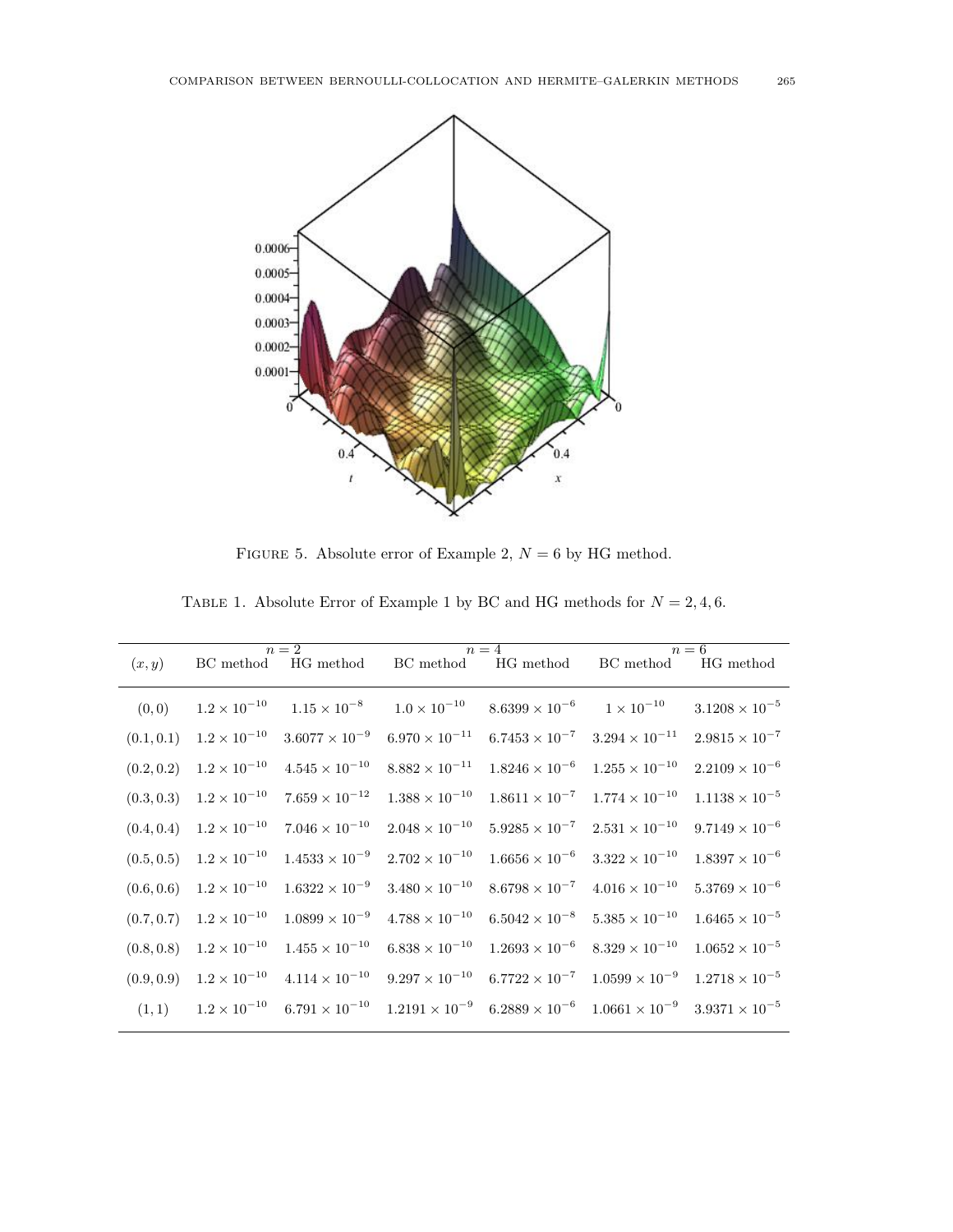TABLE 2. Absolute Error of Example 2 by BC and HG methods for  $N = 2, 4, 6$ .

|            |                        | $n=2$                   |                                                                         | $n=4$                   | $n=6$                     |                         |  |  |
|------------|------------------------|-------------------------|-------------------------------------------------------------------------|-------------------------|---------------------------|-------------------------|--|--|
| (x, y)     | BC method              | HG method               | BC method                                                               | HG method               | BC method                 | HG method               |  |  |
| (0, 0)     | $8.10 \times 10^{-11}$ | $1.24 \times 10^{-8}$   | $1.100 \times 10^{-10}$                                                 | $4.6954 \times 10^{-6}$ | $2 \times 10^{-10}$       | $1.0264 \times 10^{-4}$ |  |  |
| (0.1, 0.1) | $6.9\times10^{-11}$    | $2.9013 \times 10^{-9}$ | $6.996 \times 10^{-11}$                                                 | $2.3239\times10^{-8}$   | $9.8772 \times 10^{-11}$  | $1.7232 \times 10^{-5}$ |  |  |
| (0.2, 0.2) | $5.6 \times 10^{-11}$  | $4.559 \times 10^{-11}$ | $1.181 \times 10^{-10}$                                                 | $68951 \times 10^{-7}$  | $1.8759 \times 10^{-10}$  | $1.1683 \times 10^{-5}$ |  |  |
| (0.3, 0.3) | $4.1 \times 10^{-11}$  | $4.518 \times 10^{-10}$ | $2.444 \times 10^{-10}$                                                 | $3.1453 \times 10^{-7}$ | $1.5683\times10^{-10}$    | $7.8709 \times 10^{-6}$ |  |  |
| (0.4, 0.4) | $2.4\times10^{-11}$    | $1.6951 \times 10^{-9}$ | $3.745 \times 10^{-10}$                                                 | $1.5990 \times 10^{-7}$ | $1.3114 \times 10^{-10}$  | $9.7149 \times 10^{-6}$ |  |  |
| (0.5, 0.5) | $5\times10^{-12}$      | $2.3067\times10^{-9}$   | $5.165 \times 10^{-10}$                                                 | $5.5695\times10^{-8}$   | $4.0122\times10^{-12}$    | $1.6494 \times 10^{-5}$ |  |  |
| (0.6, 0.6) | $1.6\times10^{-11}$    | $1.7741 \times 10^{-9}$ | $7.210 \times 10^{-10}$                                                 | $2.9392\times10^{-7}$   | $4.6349 \times 10^{-11}$  | $9.1906 \times 10^{-6}$ |  |  |
| (0.7, 0.7) | $3.9 \times 10^{-11}$  | $5.408 \times 10^{-10}$ | $1.0063 \times 10^{-9}$                                                 | $8.5861 \times 10^{-8}$ | $6.43557 \times 10^{-11}$ | $1.9329 \times 10^{-6}$ |  |  |
| (0.8, 0.8) | $6.4\times10^{-11}$    | $6.763 \times 10^{-12}$ | $1.3374\times10^{-9}$                                                   | $1.2693 \times 10^{-7}$ | $1.73078 \times 10^{-10}$ | $4.1436 \times 10^{-6}$ |  |  |
| (0.9, 0.9) | $9.1 \times 10^{-11}$  | $2.5278 \times 10^{-9}$ | $1.6814 \times 10^{-9}$                                                 | $6.5965 \times 10^{-8}$ | $5.42449 \times 10^{-10}$ | $4.2443 \times 10^{-6}$ |  |  |
| (1, 1)     | $1.2\times10^{-10}$    |                         | $1.1416 \times 10^{-8}$ $2.0952 \times 10^{-9}$ $2.6867 \times 10^{-6}$ |                         | $7.8985 \times 10^{-10}$  | $6.3423\times10^{-5}$   |  |  |

## 5. Conclusions and Discussions

In this paper, two methods are presented to solve the two-dimensional singular mixed Volterra– Fredholm integral equations by the results of the given two examples we compare between the two methods and establish the following deductions

1. The two methods are better and more effective than Toeplitz matrix method [1], numerically.

2. The Bernoulli-collocation method is more effective than the Hermite–Galerkin method in application.

3. The proposed computational methods could be further applied to the non-linear Volterra– Fredholm integral equations.

#### **REFERENCES**

- 1. M. A. Abdou, M. A. Elsayed, Numerical solution of mixed linear fractional integro differential equation. Inter. Review of Basic and Appl. Sci.  $3$  (2015), 122-128.
- 2. H. Almasieh, J. Nazarimeleh, Numerical solution of a class of mixed two-dimensional nonlinear Volterra–Fredholm integral equations using multiquadric radial basis functions. J. Comput. Appl. Math. 260 (2014), 173–179.
- 3. S. Banerjea, B. Dutta, A. Chakrabarti, Solution of Singular Integral Equations Involving Logarithmically Singular Kernel with an Application in a Water Wave Problem. ISRN Appl. Math. 2011, 16pp.
- 4. R. M. Hafez, E. H. Doha, A. H. Bhrawy, D. Baleanu, Numerical solutions of two-dimensional mixed Volterra-Freholm integral equations via Bernoulli collocation method. Romanian J. Phy. 62 (2017), 11p.
- 5. H. E. Hashim, T. M. Elzaki, Solving singular partial integro-differential equations using Taylor expansion. IJISET 2 (2015), no. 4, 2348–7968.
- 6. Du Jinyan, On the collocation methods for singular integral equation with Hilbert kernel. Math. Comp. 78 (2009), 891–928.
- 7. E. G. Ladopoulos, Singular Integral Equations. Linear and non-linear theory and its applications in science and engineering. Springer-Verlag, Berlin, 2000.
- 8. F. Mirzaee, S. Alipour, Solving two-dimensional non-linear quadratic integral equations of fractional order via operational matrix method. Multidiscipline Modeling in Materials and Structures 15 (2019), no. 6, 1136–1151.
- 9. F. Mirzaee, N. Samadyar, Convergence of 2D-orthonormal Bernstein collocation method for solving 2D-mixed Volterra–Fredholm integral equations. Trans. A. Razmadze Math. Inst. 172 (2018), no. 3, part B, 631–641.